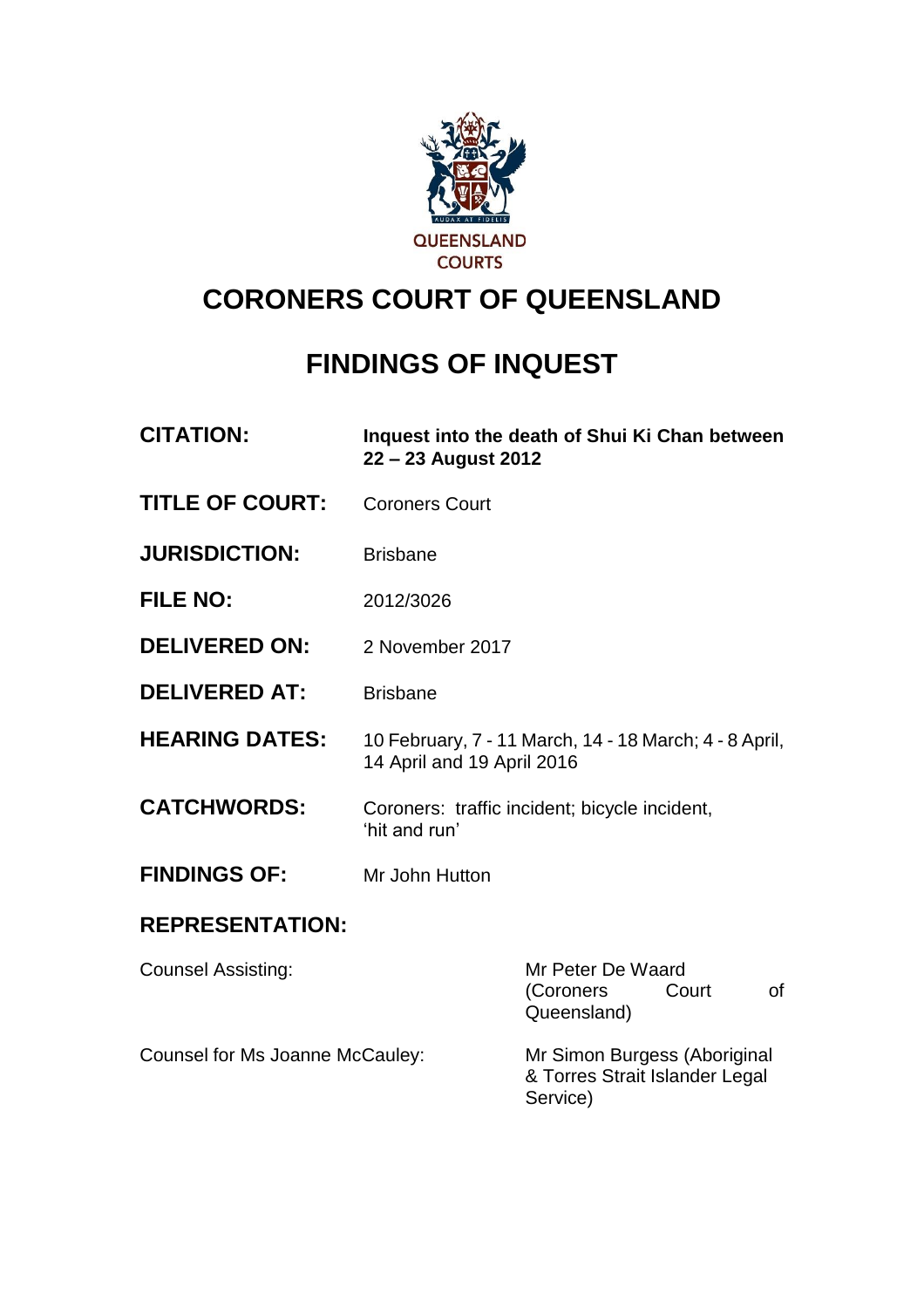# **Introduction**

- 1. Mr Shui Ki Chan was 25 years of age when he died after being hit by a vehicle whilst riding his bicycle on 22 August 2012.
- 2. An inquest was held over a 17 day period from 7 to 11 March 2016, 14 to 18 March 2016, 4 to 8 April 2016, 14 April 2016 and 19 April 2016. A comprehensive brief of evidence was compiled and distributed to the parties.
- 3. During the inquest, I heard oral evidence from the following 20 witnesses:
	- a. Ms Joanne McCauley (suspected to have purposely hit Mr Chan with her car);
	- b. Mr Peter Jay Arrowsmith (Ms McCauley's son);
	- c. Mr Tyran Checkley (Ms McCauley's son);
	- d. Ms Skye Maas (Ms McCauley's daughter);
	- e. Ms Angelina Johnston (Ms McCauley's sister);
	- f. Ms Rachel McCauley (Ms McCauley's sister);
	- g. Ms Billy-Jean Cummings (Ms McCauley's 'step' daughter);
	- h. Mr Phillip Thow (informant and partner of Ms McCauley's son, Mr Peter Jay Arrowsmith);
	- i. Mr Robert (Billy) Allen (Ms McCauley's former spouse (her spouse at the time of the incident) and 'drug acquaintance');
	- j. Ms Marlene Unwin (Ms McCauley's former spouse's, Mr Robert 'Billy) Allen's mother);
	- k. Mr James Dyer (Ms McCauley's most recent former spouse and 'drug acquaintance'. Also a former spouse of Ms McCauley's daughter, Ms Skye Maas);
	- l. Ms Trudy Hay (Ms McCauley's former spouse's, Mr Leslie Escuder's mother);
	- m. Mr John Urquhart (Ms McCauley's former landlord, lover, and 'drug acquaintance');
	- n. Mr Peter John Arrowsmith (Ms McCauley's ex-husband and father of Mr Peter Jay Arrowsmith);
	- o. Mr Robert Dawson (Ms McCauley's friend and 'drug acquaintance');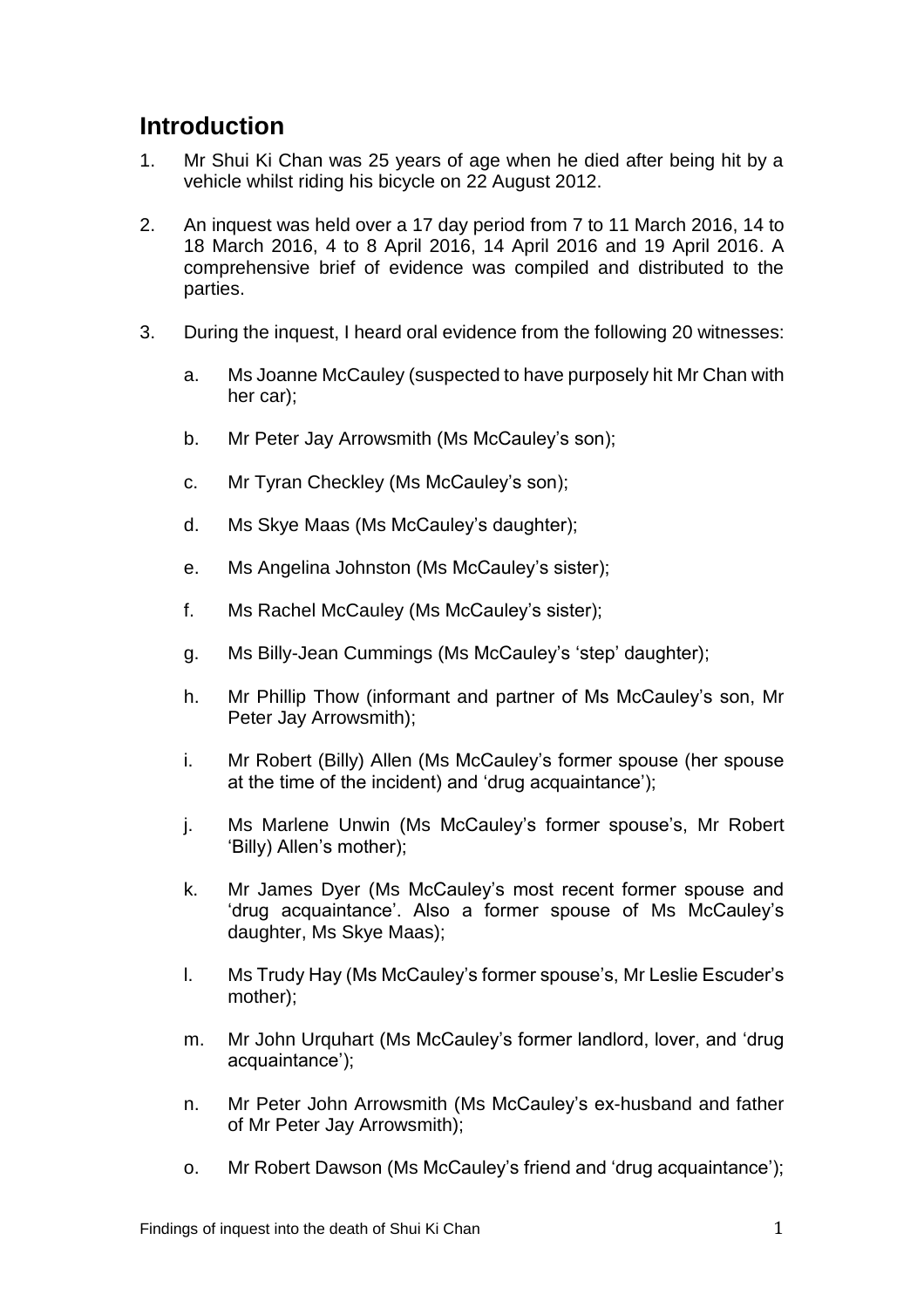- p. Mr Jessie Carloss (Ms McCauley's former friend and 'drug acquaintance');
- q. Ms Sarah Ann-Margaret Lees (Mr Jessie Carloss' spouse, and former friend and 'drug acquaintance' of Ms McCauley);
- r. Mr Lachlan Johnston (Ms McCauley's former friend and 'drug acquaintance');
- s. Mr Graham Johansen (Ms McCauley's former friend and 'drug acquaintance'); and
- t. Pastor Jennifer Colbrahams (an Anglican Church Reverend whom Ms McCauley had called upon for emergency accommodation).
- 4. This is a relatively complex case due to the relationships between the witnesses, and the many 'twists and turns'. These findings are, however, brief because this matter may become the subject of further criminal proceedings against Ms McCauley. A true appreciation of this case will only be gained after a close examination of the inquest transcripts and brief of evidence.
- 5. These findings address the following issues, which were settled at a Pre-Inquest Conference on 10 February 2016:
	- a. The findings required by section 45(2) of the *Coroners Act 2003* (Qld); namely the identity of the deceased person, how, when, and where he died, and what caused his death; and
	- b. Whether any recommendations can be made to reduce the likelihood of deaths occurring in similar circumstances or otherwise contribute to public health and safety or the administration of justice.
- 6. These findings also address the adequacy of the criminal investigation, and assistance provided to me during my coronial investigation, by Detective Senior Constable Neumann.

### **Findings required by s. 45**

- 7. Pursuant to section 45(2) of the *Coroners Act 2003* (Qld), I find:
	- a. *Identity of the deceased* The deceased person is Shui Ki Chan.

b. *How he died* – **At around 7:40pm on 22 August 2012,** Shui Ki Chan was riding his bicycle eastbound on the Warrego Highway from the College View McDonald's restaurant to the Gatton Caravan Park.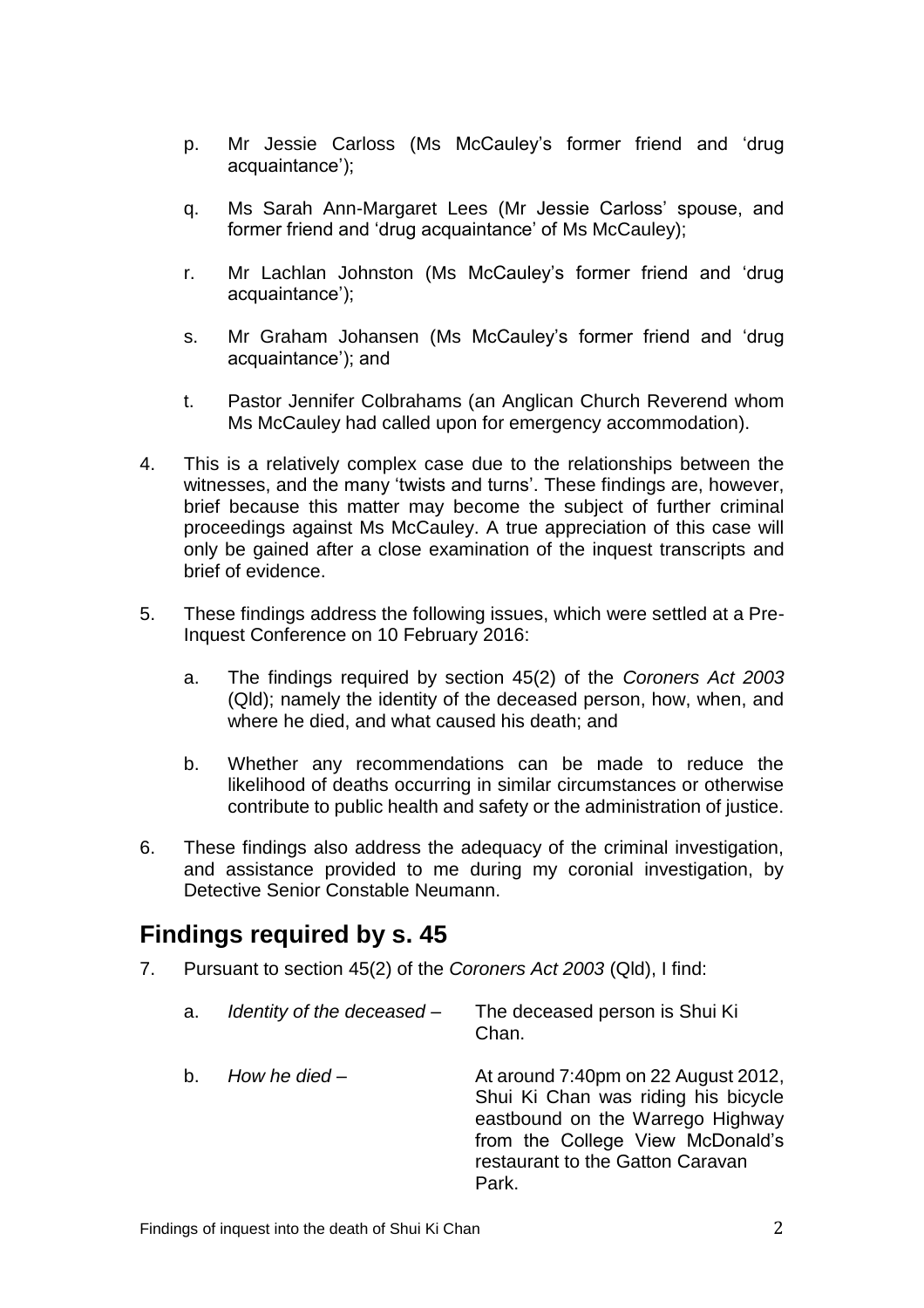|                |                    | He was wearing a bicycle helmet and<br>dark clothing. A small, but<br>functioning, flash light/reflector was<br>affixed below his rear bicycle seat.                                                                                                                                                     |
|----------------|--------------------|----------------------------------------------------------------------------------------------------------------------------------------------------------------------------------------------------------------------------------------------------------------------------------------------------------|
|                |                    | About midway (1km) into his journey,<br>Shui Ki Chan was purposely struck<br>by a vehicle driven by Joanne<br>McCauley.                                                                                                                                                                                  |
|                |                    | Shui Ki Chan did not die immediately<br>from what would otherwise have<br>been non-life threatening injuries. He<br>died as a result of hypothermia, after<br>being left in the ditch overnight in the<br>cold weather. His body was found by<br>a passing cyclist the next morning at<br>around 9:40am. |
| C <sub>1</sub> | Place of death $-$ | Shui Ki Chan died on the Warrego<br>Highway, Lawes, in the state of<br>Queensland.                                                                                                                                                                                                                       |
| d.             | Date of death $-$  | Shui Ki Chan died between 22 and<br>23 August 2012.                                                                                                                                                                                                                                                      |
| е.             | Cause of death -   | The medical cause of Shui Ki Chan's<br>death was hypovolaemic shock and<br>hypothermia due to bilateral pelvic<br>fractures caused by a passing<br>vehicle striking his bicycle.                                                                                                                         |

## **Findings as to the adequacy of the investigations conducted by Detective Senior Constable David Neumann**

8. I find that:

- a. The criminal investigation conducted by Detective Senior Constable Neumann was inadequate; and
- b. The assistance provided to me by Detective Senior Constable Neumann, during my coronial investigation, was inadequate.

# **Referral of Detective Senior Constable David Neumann to the Commissioner of Police**

9. Section 48(2) of the *Coroners Act 2003* (Qld) provides that a coroner may give information about a person's conduct in a profession or trade,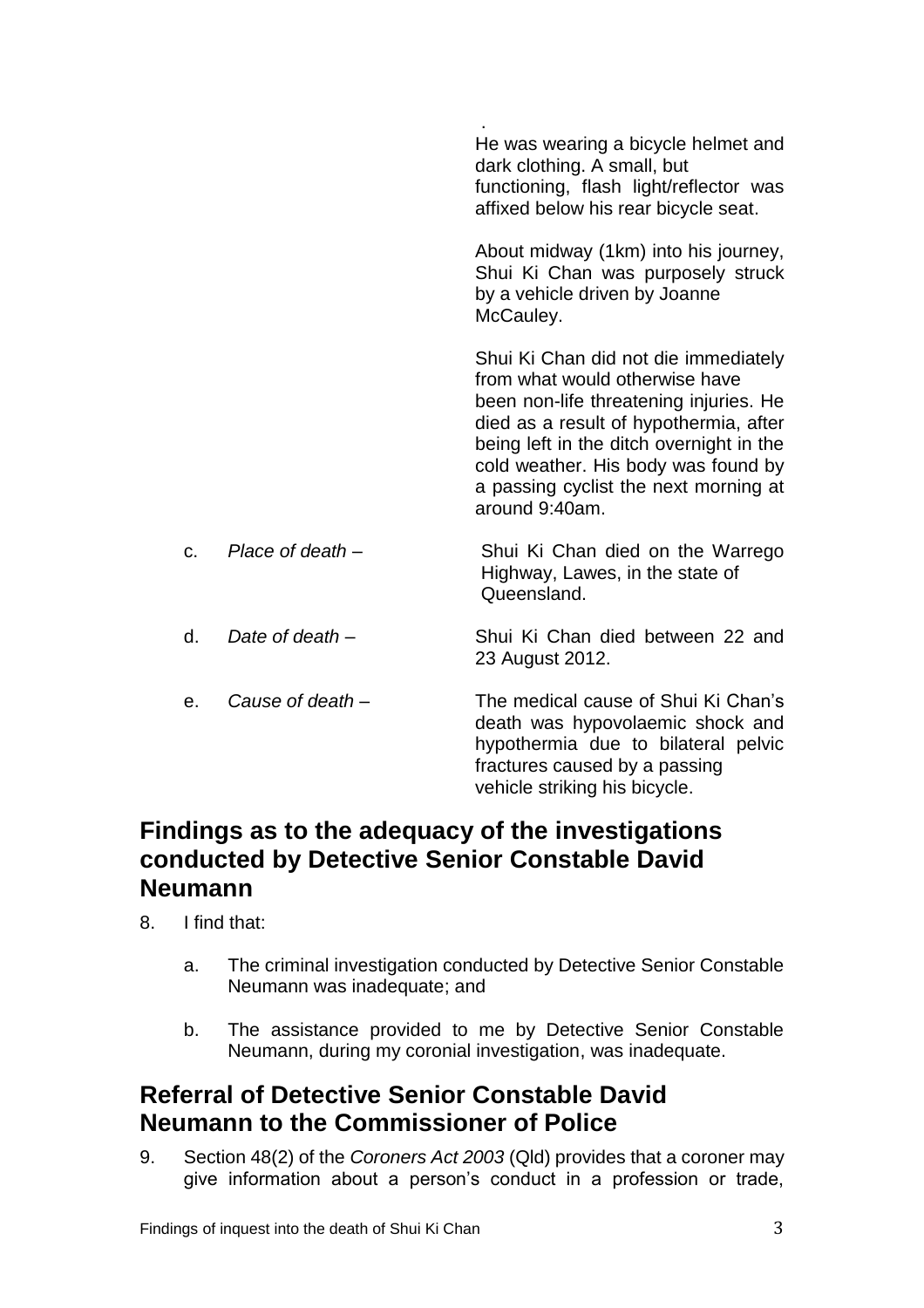obtained while investigating a death, to a disciplinary body for the person's profession or trade if the coroner reasonably believes the information might cause the body to inquire into, or take steps in relation to, the conduct.

10. Due to the inadequacies I have found with Detective Senior Constable David Neumann's criminal investigation, and with the assistance he provided to me during my coronial investigation, I refer his conduct to the Commissioner of the Queensland Police Service, for consideration as to whether any disciplinary action should be taken.

## **Referral of Joanne McCauley and Phillip Thow to the Director of Public Prosecutions**

- 11. Section 48(2)(a) of the *Coroners Act 2003* (Qld) provides that if, from information obtained while investigating a death, a coroner reasonably suspects a person has committed an offence, the coroner must give the information, for an indictable offence, to the Director of Public Prosecutions.
- 12. After the conclusion of the inquest hearings, I awaited some further information that was coming in, I obtained the inquest transcripts, and I reviewed all the evidence. Having considered this information, I formed a reasonable suspicion that Ms McCauley had committed murder and that Mr Thow had committed rape and/or indecent dealing with a minor.
- 13. On 16 December 2016, I referred the matter in writing to the Director of Public Prosecutions Queensland, with a full copy of the inquest brief of evidence and transcripts.
- 14. On 18 April 2017, the Director of Public Prosecutions advised me in writing that he had that day written to the Commissioner of Police indicating that in his opinion there existed reasonable prospects of success on a prosecution of Ms McCauley for the murder of Mr Chan. However, he indicated that it was a matter for the Commissioner of Police whether any such charge would be preferred.
- 15. The Director of Public Prosecutions also advised that whilst there appeared to be a prima facie case against Mr Thow for certain sexual offences against the then 15-year-old Mr Arrowsmith, there did not appear to be any reasonable prospects of success whilst Mr Arrowsmith remained a reluctant witness.
- 16. I wrote back to the Director of Public Prosecutions expressing concerns about the assumption that had been made that Mr Arrowsmith was uncooperative, and I made some suggestions as to further enquiries that could be made with Mr Arrowsmith. I requested that the Director of Public Prosecutions reconsider his decision in relation to the alleged sexual offences committed by Mr Thow. However, the Director of Public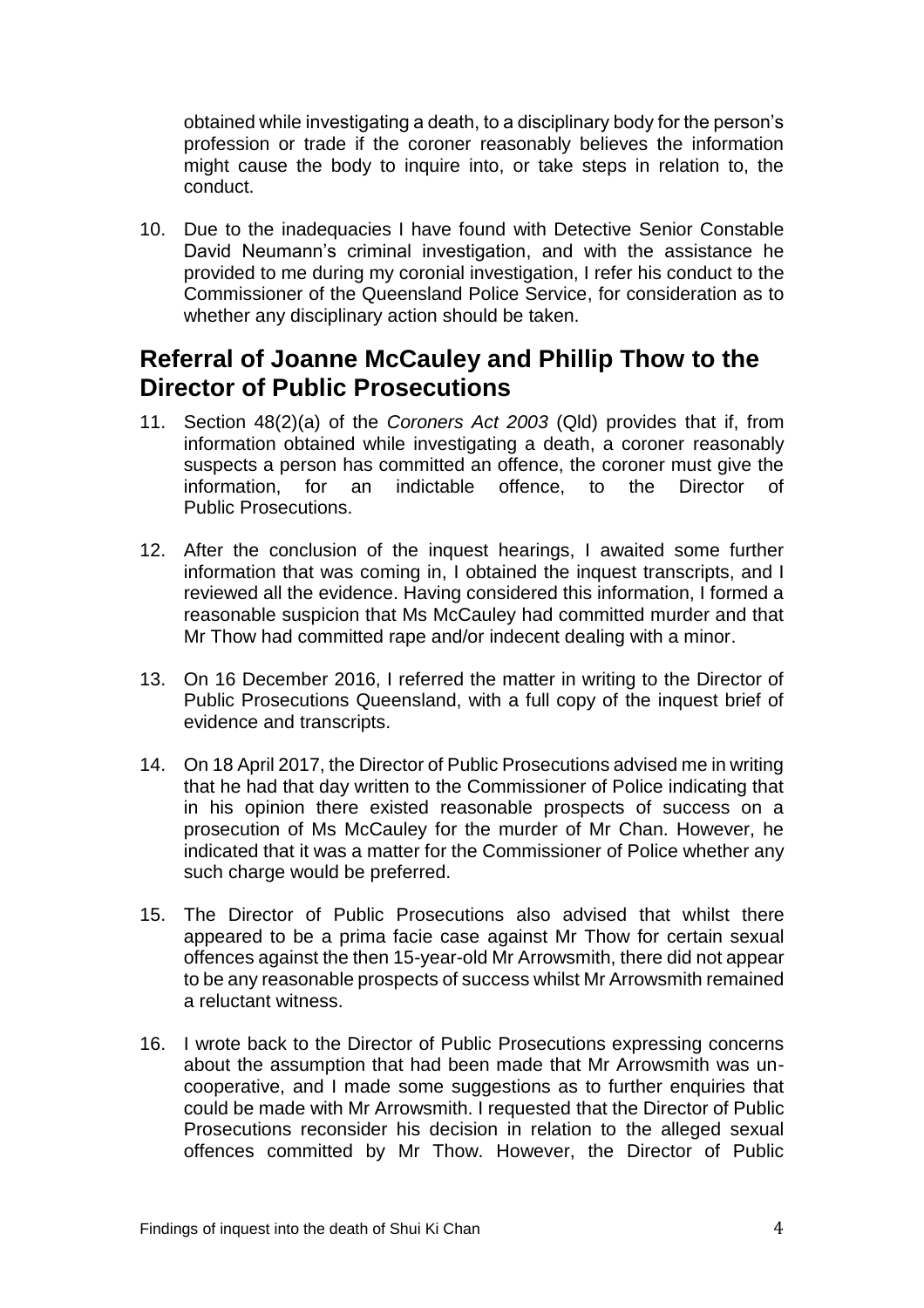Prosecutions has indicated that he does not intend on making further enquiries with Mr Arrowsmith and that his position has not changed.

- 17. On 30 August 2017, I followed up with the police by email (through Counsel Assisting) as to whether they were going to prefer a charge against Ms McCauley. The Officer in Charge of the Criminal Investigation Branch at Gatton, Detective Sergeant Brett Richard, responded on 30 August 2017. He was unable to provide a timeframe as to when a decision would be made. Detective Sergeant Richard made contact again with Counsel Assisting on 24 October 2017 and an overview was provided of the evidence. Detective Sergeant Richard indicated that it is likely that a charge against Ms McCauley would be preferred but no timeframe could be provided.
- 18. It was my intention to allow the criminal process to be finalised before handing down my inquest findings. However, given that I am retiring on 3 November 2017, the delay experienced to this point in time, and the inability of the police to provide me with a timeframe, it is my view that it is in the public interest, and in the interests of Mr Shui Ki Chan's family, to finalise this inquest.

# **Recommendations**

- 19. Section 46 of the *Coroners Act 2003* (Qld) provides that a coroner may comment on anything connected with a death that relates to public health or safety, the administration of justice, or ways to prevent deaths from happening in similar circumstances in the future.
- 20. I recommend that the Commissioner of the Queensland Police Service direct that:
	- a. Urgent attention be given to the decision of whether Ms Joanne McCauley will be charged with the murder of Mr Shui Ki Chan; and
	- b. Urgent attention is given to reviewing whether Mr Phillip Thow (and Ms Joanne McCauley) should be charged with sexual and ancillary offences against the then 15-year-old son of Ms McCauley, Mr Peter Jay Arrowsmith.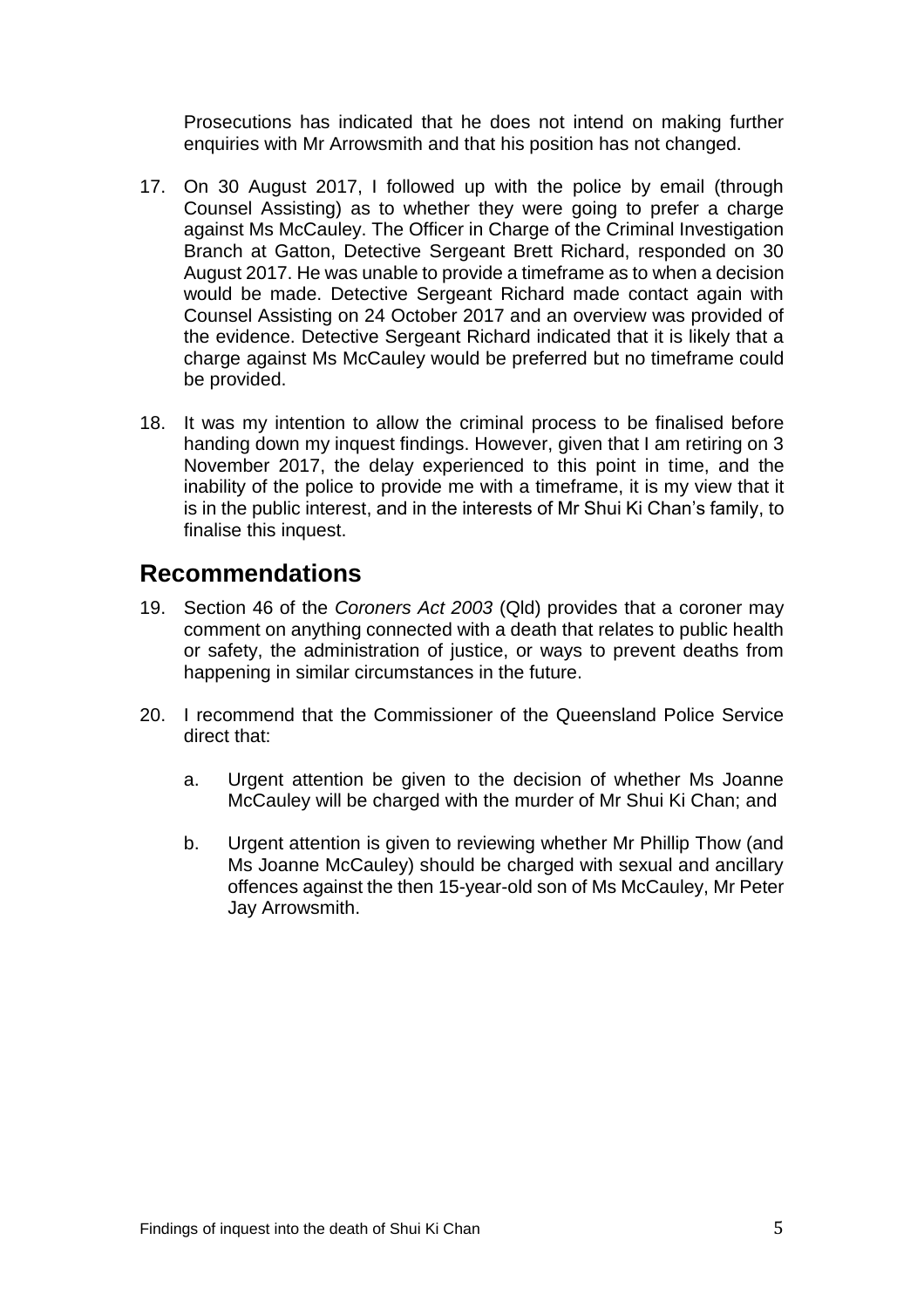# **Evidence, discussion and general circumstances of death**

### **Background**

- 21. Mr Shui Ki Chan was 25 years of age when he died after being hit by a vehicle whilst riding his bicycle.
- 22. Mr Chan was a Chinese tourist from Hong Kong, having arrived in Australia four months earlier on 24 April 2012.
- 23. For about a month prior to his death, Mr Chan had been residing alone at the Gatton Caravan Park on Gatton Helidon Road, Gatton, in Queensland. He had been working at the College View McDonalds restaurant on the Warrego Highway, which was about 2km from the caravan park.
- 24. On Wednesday 22 August 2012 at about 7:00pm, Mr Chan finished his shift at McDonalds. He got changed out of his uniform and at about 7:27pm (according to CCTV footage from McDonalds), he departed the restaurant by bicycle.
- 25. Mr Chan was about 1km (half way) into his return journey to the caravan park, travelling east bound on the Warrego Highway, when it appears that a vehicle struck him. His body came to rest in a ditch on the side of the highway.
- 26. The exact timing of the incident is unknown. However, a security officer, Mr Gary Wheldon, who was performing mobile patrols at the nearby University of Queensland (Gatton Campus), saw a person riding in the vicinity at about 7:40pm. He observed that the cyclist was wearing dark clothes and a helmet, possibly with a saddlebag on each side of the bicycle. He noted that the bicycle had a very small flashing light or reflector located under the bicycle seat. His description of the cyclist resembles closely Mr Chan's appearance and the light on his bicycle at the time. It would therefore appear that Mr Chan was struck by a vehicle at around 7:40pm that evening.
- 27. The autopsy results indicate that Mr Chan did not die immediately from what would otherwise have been non-life threatening injuries. He died as a result of hypothermia, after being left in the ditch overnight in the cold weather.

### **Discovery of Mr Chan's body on Thursday 23 August 2012**

- 28. A female cyclist who was passing by at about 9:40am the following morning on Thursday 23 August 2012 discovered Mr Chan's body.
- 29. The female cyclist waved down Mr Ian Birch and Mr John Hickling, who were travelling by vehicle east bound on the Warrego Highway. She informed them that she had located what appeared to be a dead body on the side of the road. After they all looked at the body from a distance, they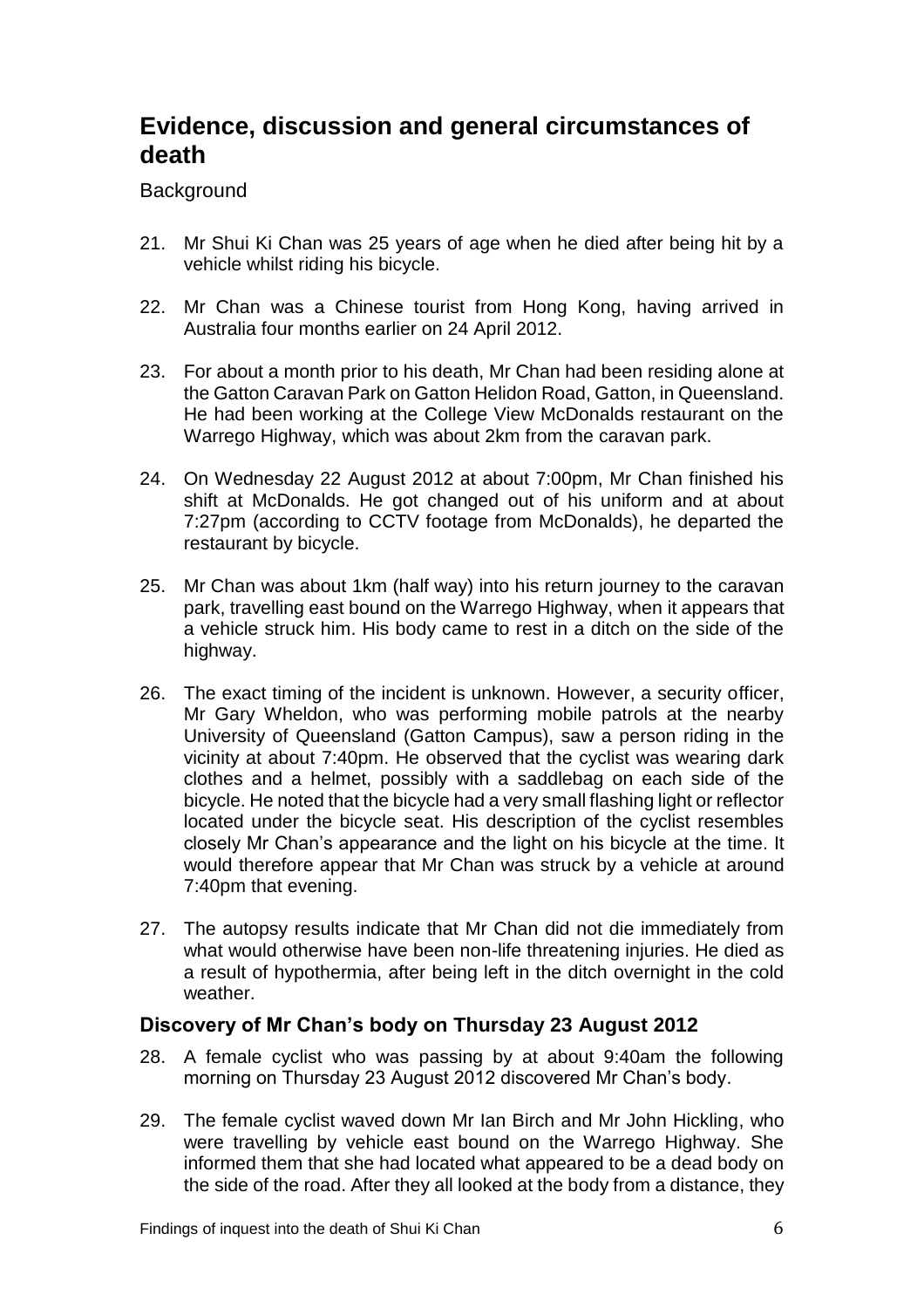thought that it was just a cruel joke and that the body was actually a manikin, so the female cyclist left the scene without leaving her details.

- 30. Upon closer inspection by Mr Birch and Mr Hickling, they realised that the body was real and they phoned '000' at about 9:50am. Mr Birch attempted CPR on Mr Chan for about 10 minutes until the ambulance arrived and pronounced Mr Chan deceased.
- 31. Police later conducted searches along the highway for the female cyclist who found Mr Chan's body, but they did not locate her.

#### **Description of the incident scene**

- 32. Senior Constable Warwick West has provided a map of the incident scene (not to scale). Senior Constable Bradley Curtis, a Forensic Officer from the Toowoomba Scenes of Crime, as well as Senior Constable Stephen Barlow, took photographs of the scene. Senior Constable Curtis has provided a description of each of the photos in a statement dated 28 March 2013.
- 33. The section of the Warrego highway where the incident occurred was a bitumen, dual carriage road, with two lanes of traffic designated for each direction of travel. There was a grassed island dividing the east and westbound lanes of traffic. There was no street lighting. The speed limit on that section of the highway was 100 km/h. The road surface was dry and the weather was fine at the time of the incident.
- 34. Mr Chan was observed at the scene lying in grass approximately 4 to 5m south from the westbound lanes of the highway. He was not clearly visible from the highway, due to the depression on the side of the road and the long grass. Mr Chan was wearing black shoes, black jeans, a black leather belt, a grey t-shirt, a dark gray long sleeved shirt and gray gloves. A visual examination of Mr Chan's clothing revealed that there was an obvious green stain (probably a grass stain) on the rear of Mr Chan's t-shirt and a scuffmark to a section of his black leather belt.
- 35. There was also a broken small battery operated red flashing light affixed under the seat of Mr Chan's bicycle. His helmet was found scattered in pieces at the scene.
- 36. Mr Chan's bicycle was a red ladies Malvern Star 'Capri' 18 speed mountain bike. There were scuff marks on the front and rear tyres, the seat post was bent, both wheels were slightly buckled, and there was grass caught between the rear wheel rim and tyre.
- 37. A gray computer bag with some possessions in it were also discovered at the scene, along with a black beanie and what appeared to be headphones for Mr Chan's I-phone. The headphone cable was intertwined around the spokes of Mr Chan's bicycle wheel, suggesting that he may have been wearing his headphones at the time of impact.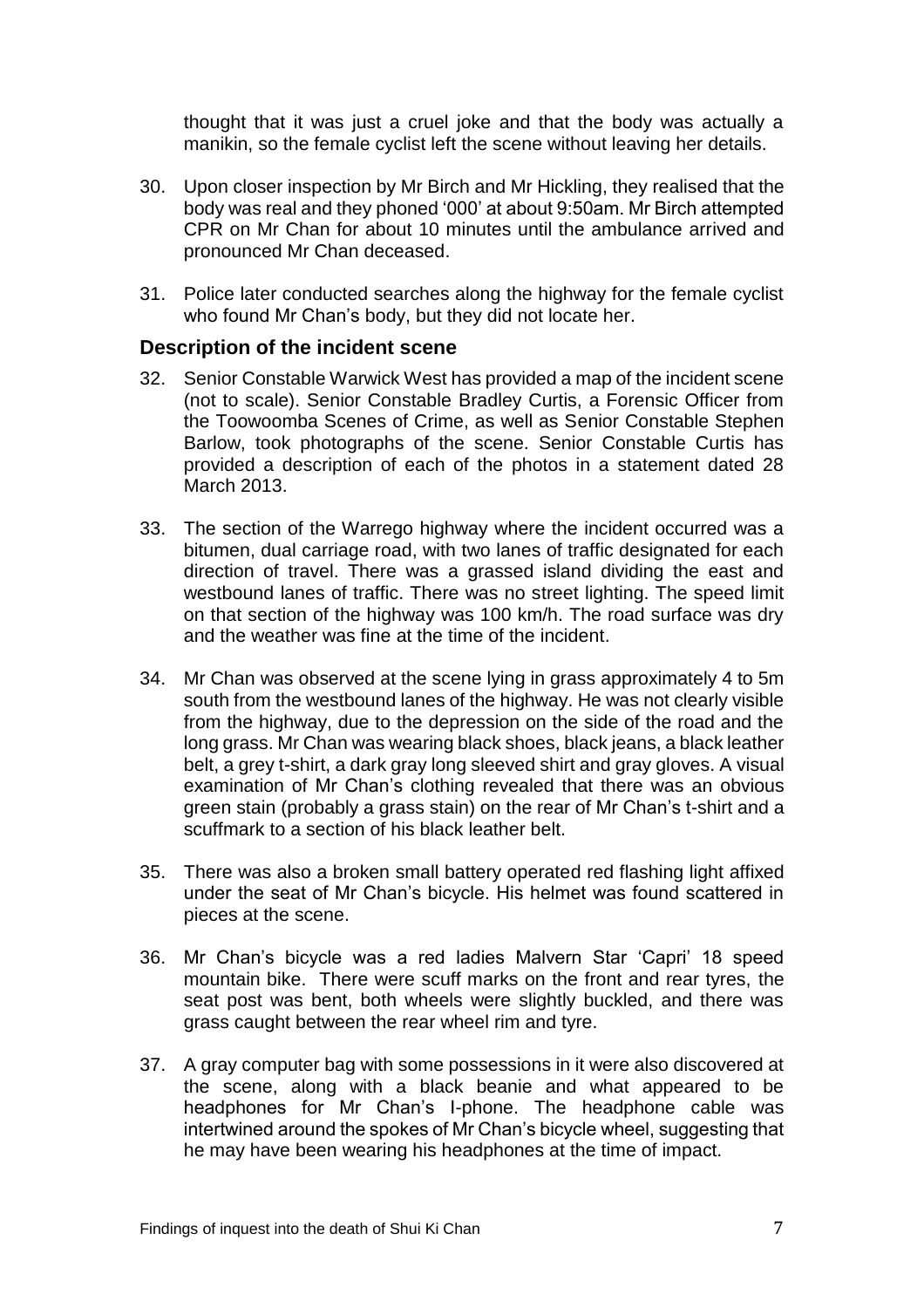### **Weather conditions at the time of the incident**

- 38. Police obtained Australian Bureau of Meteorology data for 22 August 2012, which indicated that the temperature range in Gatton on that day was between 7.3 to 22.9 degrees Celsius. The rainfall was 1.0mm.
- 39. This suggests that at the time of the incident, the road would have been relatively dry and it would have been relatively cold from the time of the incident at around 7:40pm on 22 August 2012 until the time Mr Chan was discovered at 9:40am on 23 August 2012.

#### **Autopsy results**

- 40. A forensic pathologist, Dr Roger Guard, performed an external and full internal autopsy on 29 August 2012. The autopsy report was concluded on 13 September 2012.
- 41. Toxicology testing was also conducted and a certificate of analysis issued on 11 October 2012. No alcohol or drugs were detected in Mr Chan's blood or urine.
- 42. Dr Guard discovered massive haematomas present on both sides of the pelvis, suggesting a closed fracture of the pelvis both sides with extensive haemorrhage in a retroperitoneal position. Dr Guard noted that the haemorrhage extended up into the anterior abdominal wall up to the umbilicus and would have caused significant hypovolaemic shock. He noted that these fractures would be consistent with being struck on the side at the level of the hip.
- 43. Dr Guard found minor abrasions on both elbows, the top of the right shoulder, the lower right leg, and the right hip. He also found a circular shaped abrasion to the inner aspect of the left upper arm.
- 44. Dr Guard noted that the cause of death in this case was complex. It was his opinion that the bilateral pelvic fractures and pelvic haematomas should not in themselves have been life-threatening injuries. However, they were sufficiently severe to cause hypovolaemic shock and it was likely that Mr Chan had suffered from hypothermia from lying in the ditch overnight. The severity of Mr Chan's injuries suggested to Dr Guard that it was more likely that a passing vehicle had struck Mr Chan's bicycle, rather than Mr Chan simply falling off his bicycle.
- 45. Dr Guard concluded that the medical cause of Mr Chan's death was:
	- a. Hypovolaemic shock and hypothermia; due to
	- b. Bilateral pelvic fractures; caused by
	- c. A bicycle accident (probably as a result of being struck by a passing vehicle).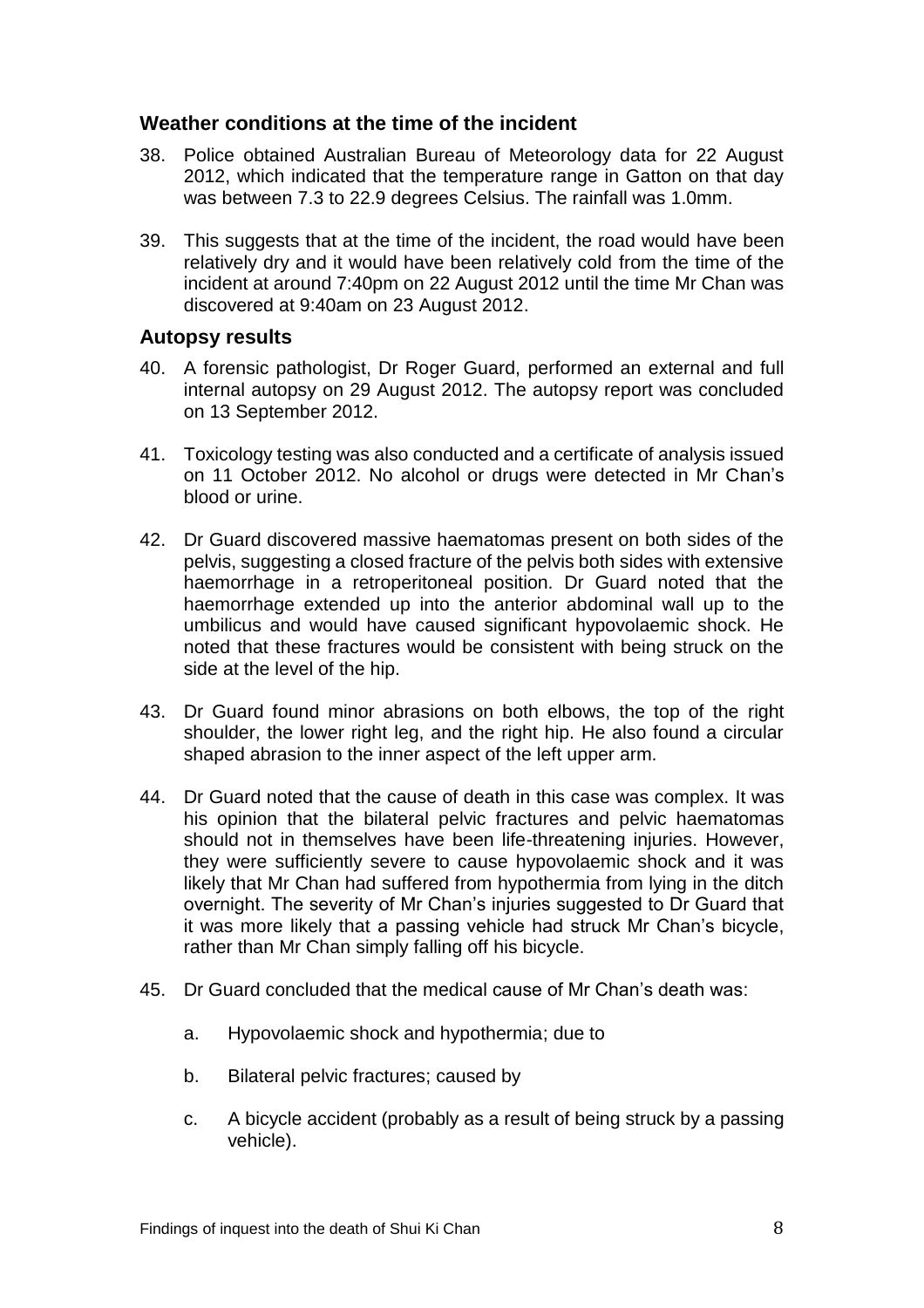- 46. In addition to the autopsy report, Dr Guard provided a statement to police dated 28 November 2012. He stated that the police investigating officer, Detective Senior Constable David Neumann, advised him that there was evidence that Mr Chan had been run over by a vehicle. Dr Guard concurred that the injuries observed at post mortem, namely the bilateral pelvic fractures and pelvic haematomas could be consistent with the body having been run over by the wheels of a vehicle passing across the body in the region of the pelvis. He noted that the external abrasions over the hip region were minor in nature; however, the body was clad in clothing at the time. The appearance of the clothing at post mortem was unremarkable. Dr Guard's final conclusion was that the injuries were consistent with, but not diagnostic of, the body having been run over by the wheels of a vehicle transversely across the pelvic region.
- 47. Since writing his report and providing his statement, Dr Guard died and was therefore unable to be called as a witness at the inquest.
- 48. I accept Dr Guard's opinion as to the medical cause of Mr Chan's death.

#### **Initial police criminal investigation**

- 49. The first response police officers arrived at the scene at about 10:10am on 23 August 2012. It would appear that eight police officers in total attended the scene.
- 50. Because the incident was deemed a 'hit and run', Senior Constable Hancock led the initial police investigation from the Traffic Accident Investigation section of the Gatton Police Station.
- 51. On 23 August 2012, a 'Form 1 Initial Police Report of Death to a Coroner' was submitted by Constable Barlow from the Gatton Police Station. On 24 August 2012, Coroner Graham Lee, from the Warwick Magistrates Court, directed the police to conduct a full investigation.
- 52. On 25 October 2012, 'Operation Kilo Ragdoll' commenced, after police received information from an informant, Mr Phillip Thow, that a female by the name of Ms Joanne McCauley was the driver who hit the deceased. Detective Senior Constable Neumann led a criminal investigation into the matter concurrently with the traffic accident investigation.
- 53. On 1 August 2013, a Supplementary Form 1 was completed by Senior Constable Hancock and submitted to me. His reporting appears to have been held up by a delay in information he was waiting on from the criminal investigator, Detective Senior Constable Neumann. Senior Constable Hancock provided a detailed analysis of the scene, Mr Chan's body, and the bicycle.
- 54. Senior Constable Hancock concluded in his report that the incident occurred to the left hand edge of the western bound lanes of the Warrego Highway, at Lawes. He was of the opinion that the damage sustained to the bicycle and the injuries sustained by Mr Chan indicated that a vehicle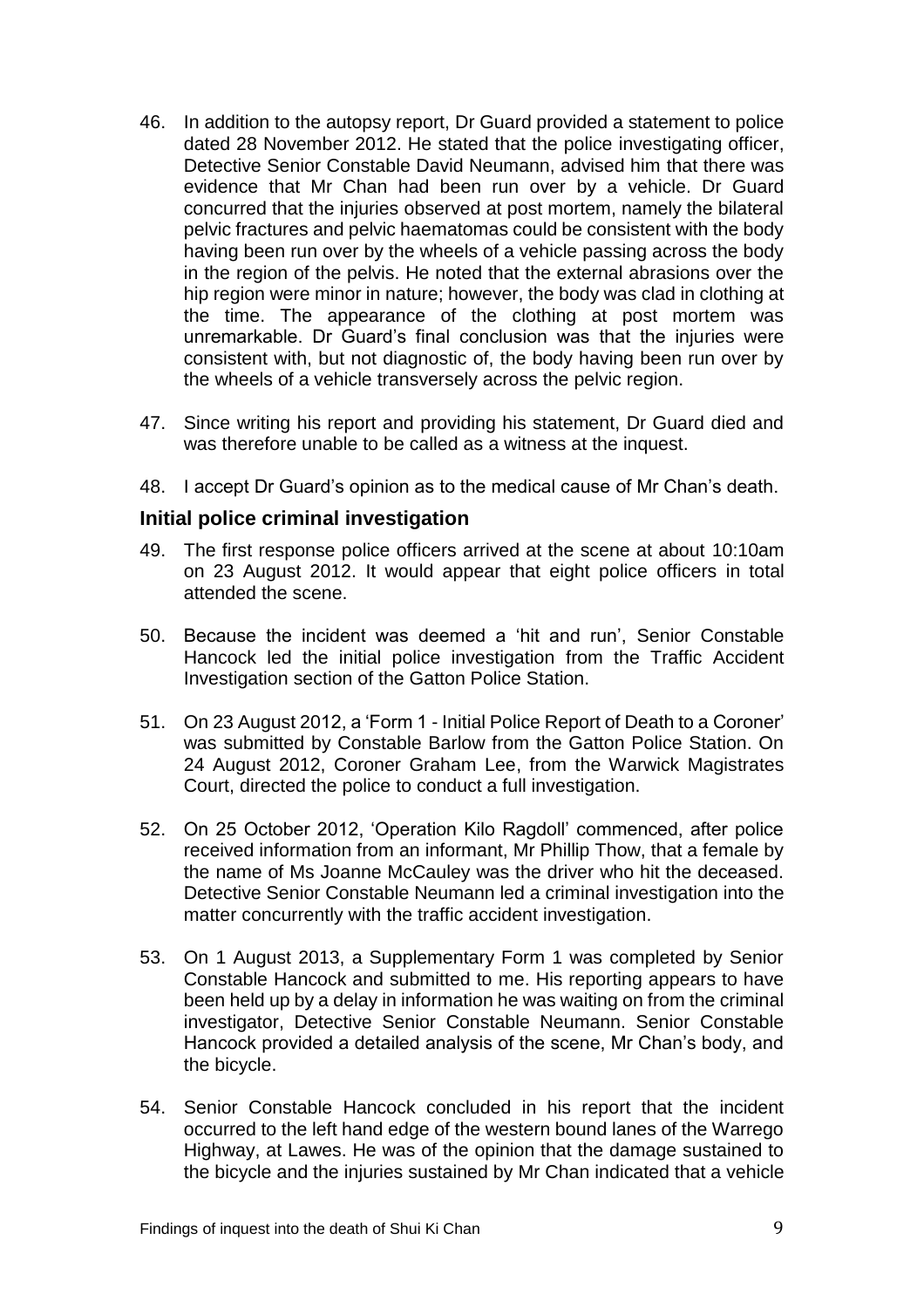hit him. He was of the opinion that even though Mr Chan had a small red light attached to his bicycle, it would have still been very difficult for oncoming traffic to see him. This was because it was nighttime, Mr Chan was wearing dark clothing, and there was no street lighting. Senior Constable Hancock did not identify any suspects.

- 55. On about 8 October 2014, Detective Senior Constable Neumann submitted to me an unsigned memo (and incorrectly dated as 1 August 2013), which was a criminal investigation report of sorts. He was of the opinion that there was insufficient evidence to progress by way of criminal charges against Ms McCauley. He requested that an inquest be held and he listed witnesses whom he wanted me to issue summonses to. He also submitted to me statements dated 10 November 2014 and 29 May 2015, detailing what he had done during his investigation.
- 56. Detective Senior Constable Neumann's criminal investigation included:
	- a. Arranging for the informant, Mr Phillip Thow, to wear a digital recorder during conversations with Ms Joanne McCauley, to gain a confession. However, the relevant audio was lost by Detective Senior Constable Neumann when he attempted to download it onto his police computer;
	- b. Arranging a 'phone tap' on Ms McCauley's mobile phone;
	- c. Obtaining Ms McCauley's mobile phone records (taken from her phone, by consent, at the time that she participated in a police record of interview);
	- d. Arranging for a forensic examination of a vehicle suspected to have been involved in the incident;
	- e. Conducting covert recordings of his conversations with some witnesses; and
	- f. Obtaining written statements from some witnesses.
- 57. Mr Chan's bicycle was forensically examined but no paint transfer was located.
- 58. On 27 October 2012, Senior Constable Marcus Ford seized a blue Ford Falcon sedan (registration no: 732KPR), from a towing company in Toowoomba after it had been involved in a roll over. Police suspected that it was the vehicle that was involved in the incident. A forensic examination was conducted on the vehicle on 10 November 2012, but no relevant evidence was obtained.
- 59. There are a range of possibilities in terms of the vehicle that could have been involved in this incident, due to the frequency by which unregistered vehicles were acquired and disposed of by Ms McCauley and her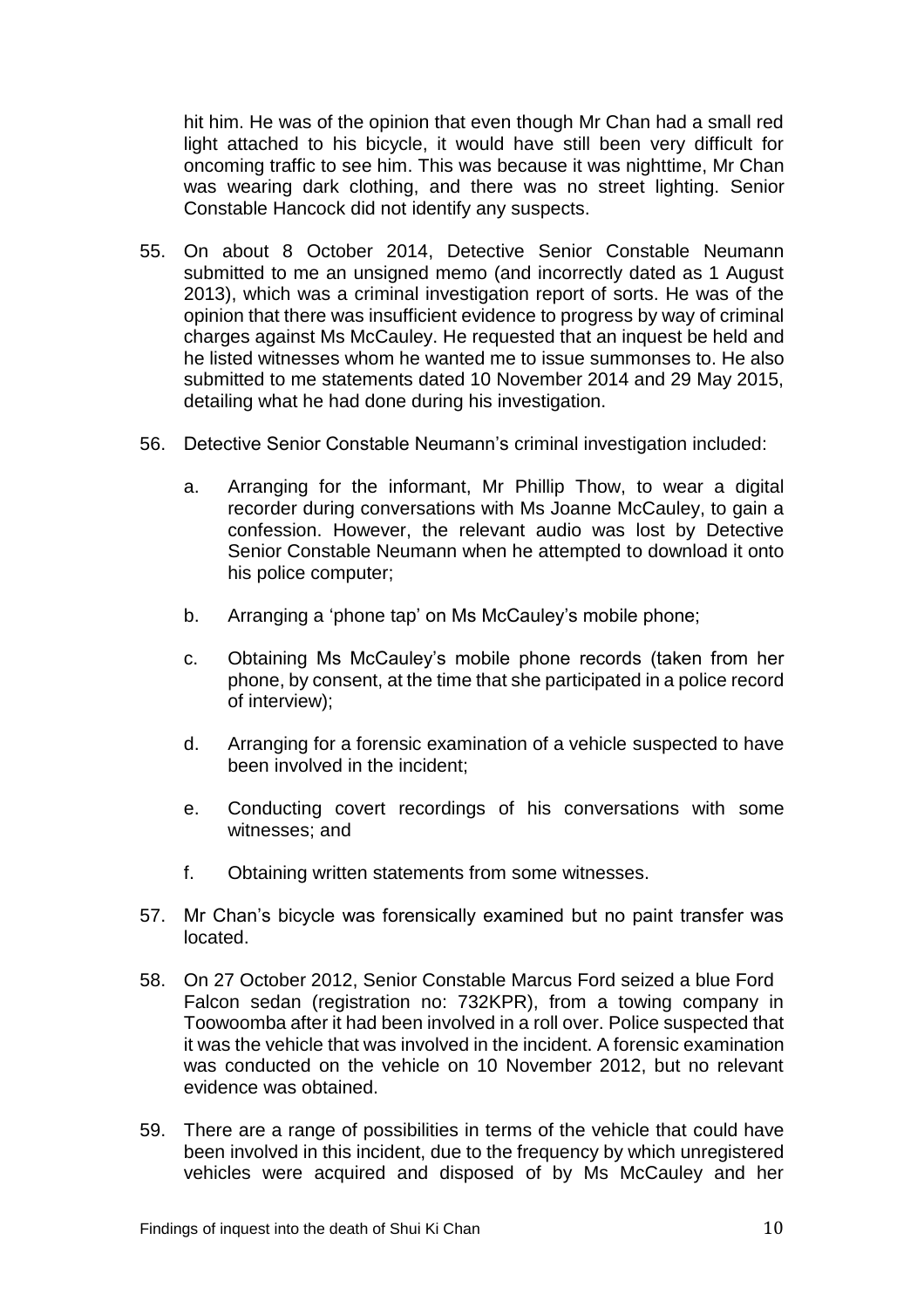associates. The vehicle involved in the incident has never been located, and in my view, it is unlikely to ever be located.

- 60. It would appear from the information Detective Senior Constable Neumann provided to me that he had cut corners in his investigation by:
	- a. Not attempting to locate a number of key witnesses, which Counsel Assisting later identified and called at the inquest;
	- b. Not attempting to obtain written statements from the full range of potentially co-operative witnesses until directed to do so by me;
	- c. Not conducting any real analysis of the information he had obtained (such as a proper review of Ms McCauley's mobile phone records which he had acquired);
	- d. Making no attempt to track Ms McCauley's movements during the relevant period, which he could have easily done from obtaining her bank records, for example; and
	- e. Not initially obtaining the range of information one would normally expect such an investigation to include (as outlined below in the information I later directed him to obtain).
- 61. Unfortunately, there were a number of missed opportunities during Detective Senior Constable's investigation, which could not be remedied by the time his report was submitted to me.
- 62. I note that when responding to Counsel Assisting's submissions about the inadequacy of his criminal investigation, Detective Senior Constable Neumann relied heavily on the work that he later did, as part of the coronial investigation, under my direction. An example is the witness statements he submits that he obtained. He has submitted that he undertook an adequate investigation in circumstances where he was for all intents and purposes working alone on the matter, with limited resources, and a pressing workload. He stated that he made requests for help with the Homicide Squad, which were denied. No information was provided as to when these requests were made and with whom. I have reviewed the investigation logs, and it would appear to me that whenever assistance was requested from the Homicide Squad, it was provided.
- 63. I have considered Detective Senior Sergeant's submissions. However, it is my view that his criminal investigation was inadequate.

### **Coronial investigation**

- 64. Due to the deficiencies with Detective Senior Constable Neumann's investigation, I had to conduct a significant further coronial investigation, which took considerable time and resources.
- 65. I obtained the following information, without police assistance: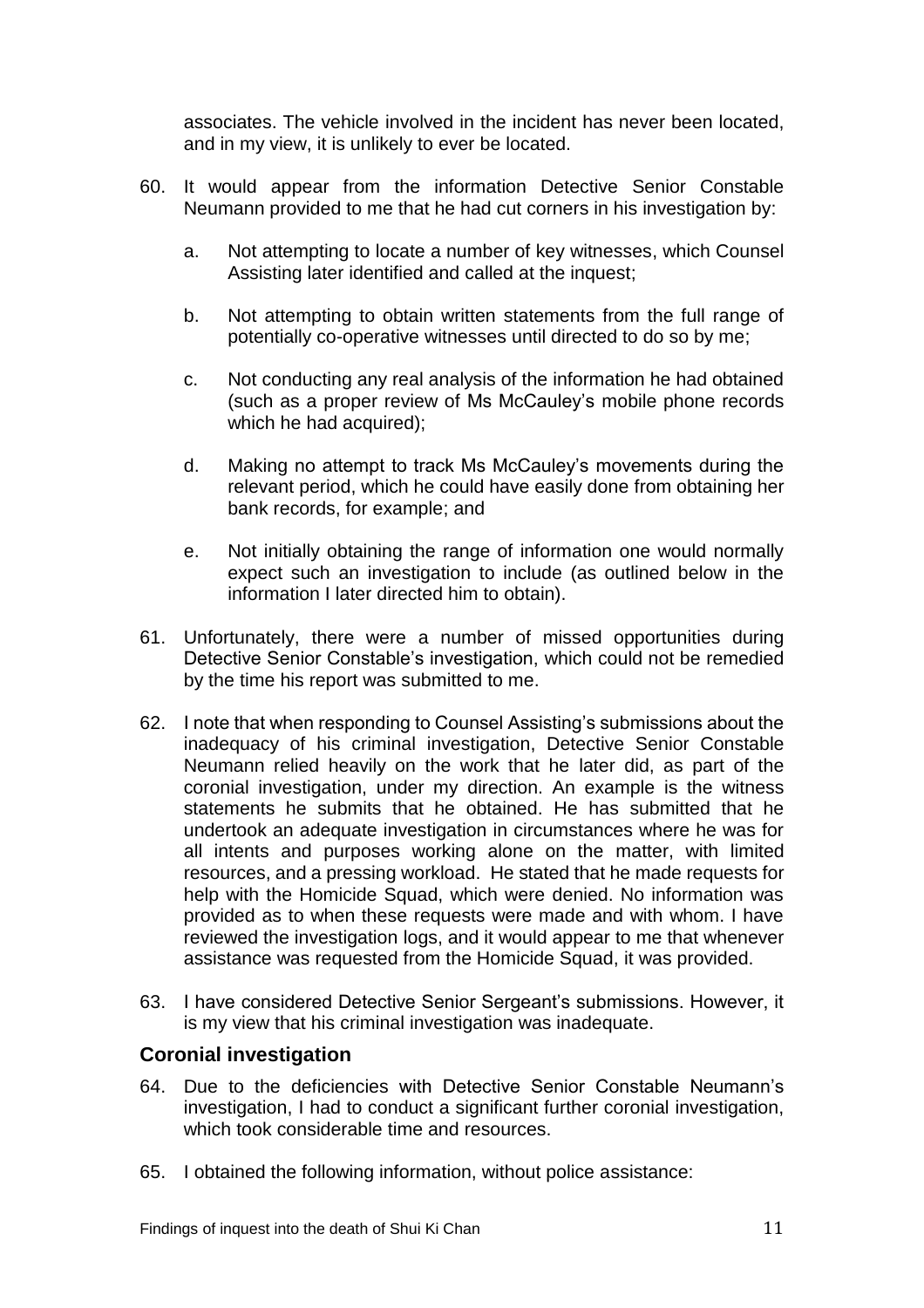- a. Ms McCauley's medical records;
- b. Ms McCauley's Centrelink records;
- c. Ms McCauley's bank transaction records;
- d. Information from Births, Deaths and Marriages relating to Ms McCauley's claim that she was of Aboriginal descent;
- e. Mr Robert Dawson's employment records;
- f. Mr Dawson's domestic flight records;
- g. Mr Robert Allen's medical records; and
- h. Copies of all media reporting in relation to this incident.
- 66. In addition, I provided Detective Senior Constable Neumann with a number of very specific coronial directions about the further enquiries he needed to make, such as:
	- a. To provide further detail as to what Detective Senior Constable Neumann heard in the covert recording between Mr Thow and Ms McCauley that was lost when he attempted to download it onto his police computer;
	- b. The provision of copies of the criminal and traffic investigation incident logs;
	- c. Obtaining statements from a number of material witnesses addressing detailed and specific questions;
	- d. Having his covertly recorded conversations with various witnesses transcribed;
	- e. Constructing a map of the incident scene (to scale);
	- f. Constructing a satellite map with key locations marked out (such as the incident scene, the McDonalds restaurant, the caravan park that Mr Chan was residing at, Ms McCauley's residences, and the residences of her associates);
	- g. Obtaining a copy of the CCTV footage from the McDonalds restaurant (and reviewing that footage for persons of interest);
	- h. Obtaining criminal histories for all witnesses;
	- i. Obtaining a traffic history for Ms McCauley;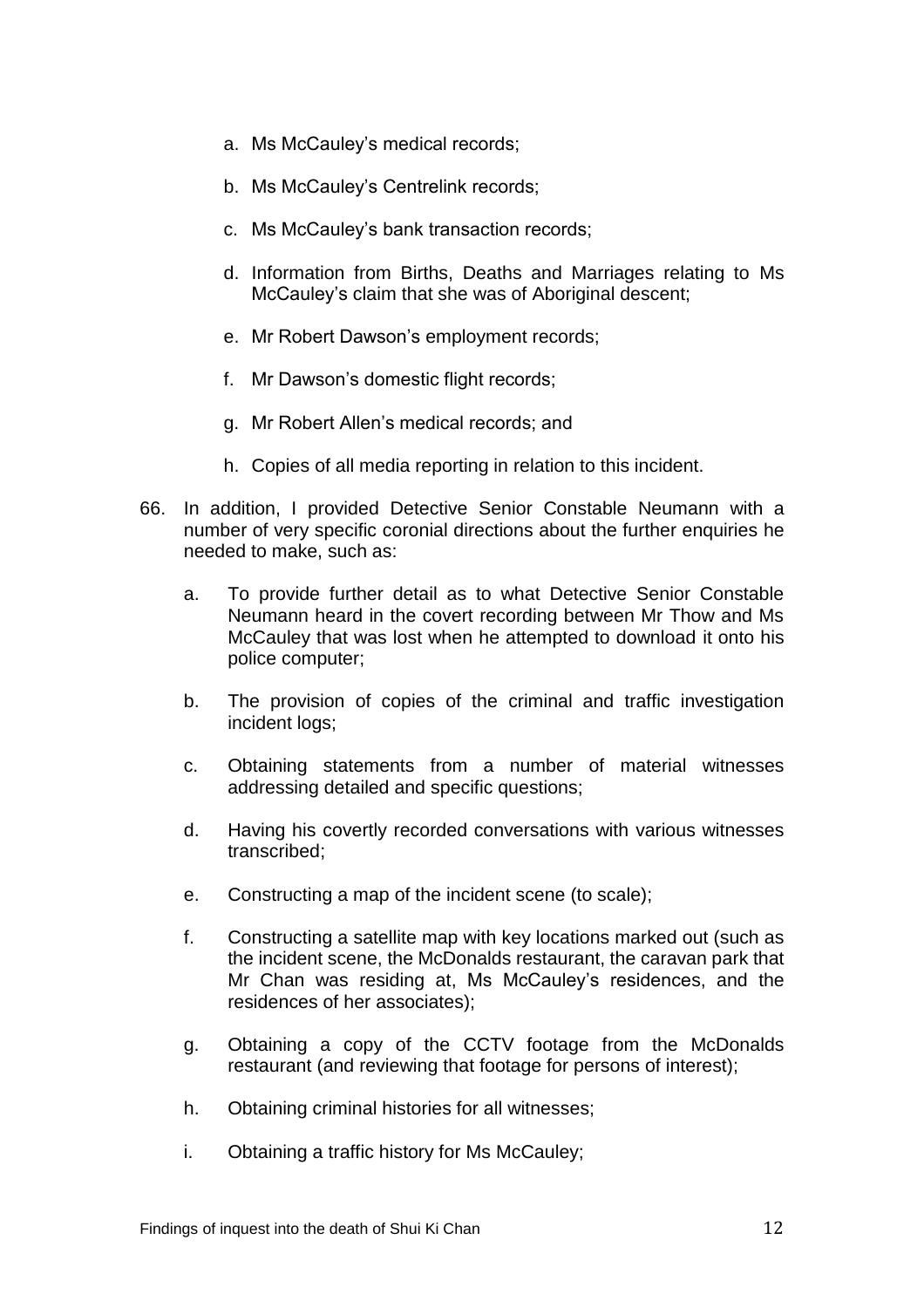- j. Obtaining registration and traffic history in relation to various vehicles of interest;
- k. Obtaining the forensic examination records for a vehicle of interest;
- l. Obtaining the police reporting in relation to allegations that Mr Thow had alleged sexual dealings with Ms McCauley's son;
- m. Obtaining police intelligence information regarding Ms McCauley's alleged history of drug use and her known associates;
- n. Constructing a timeline of key events; and
- o. Obtaining copies of all media reporting in relation to this incident.
- 67. Detective Senior Constable Neumann appeared to struggle following my clear and very detailed directions, and to apply investigative skills to this case that could reasonably be expected of a police Detective with his 25 years of experience. For example, he:
	- a. Did not address some questions with witnesses that were specifically asked by me in my written directions to him;
	- b. Completely missed a number of tasks I set for him and had to be reminded of my directions;
	- c. Did not meet reasonable timeframes that I set for him;
	- d. Did not provide me any notice that he could not comply with the timeframes, or any explanation as to why he could not comply until my staff followed up; and
	- e. Seemed to be incapable of making reasonable further enquiries of witnesses and others, arising out of information he obtained. Unless the specific questions for witnesses were outlined in my directions, he did not seem to address other relevant issues with witnesses when taking statements.
- 68. The inquest had to be adjourned due to Detective Senior Constable Neumann's failure to comply with the reasonable timeframes I set for him. He then had to be closely monitored and supervised by staff from my office, the coronial support police, and his superiors, in order to complete the tasks set for him.
- 69. Again, I have considered Detective Senior Constable Neumann's submissions, but it is my view that the assistance he provided me during my coronial investigation was inadequate.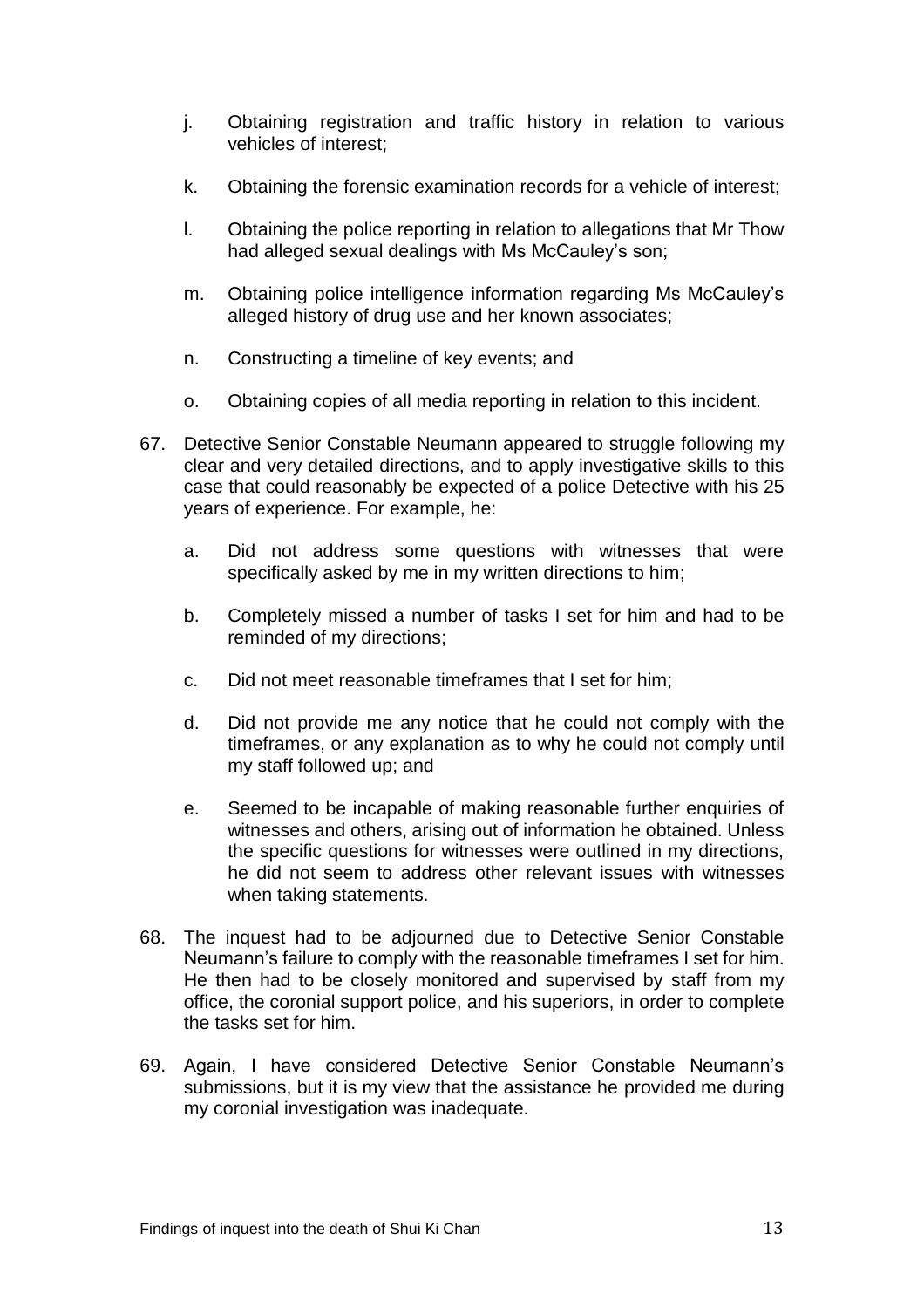### **Detective Senior Constable Neumann's non-appearance at the inquest**

70. Counsel Assisting had intended on taking Detective Senior Constable Neumann through the inadequacies of his investigation during his evidence at the inquest, and obtaining an explanation from him. However, just prior to him being called to give evidence at the inquest, Detective Senior Constable Neumann applied to be excused from the inquest on the basis of medical advice that he was unfit to appear, due to mental health issues. I therefore excused Senior Constable Neumann from providing evidence at the inquest.

### **Confessions by Ms McCauley that she purposely hit Mr Chan with her vehicle**

- 71. From the evidence obtained during the coronial investigation and inquest, I have determined that Ms McCauley has admitted to the following 14 witnesses that she purposely hit Mr Chan with her vehicle:
	- a. Mr Peter Jay Arrowsmith (Ms McCauley's son);
	- b. Mr Tyran Checkley (Ms McCauley's son);
	- c. Ms Skye Maas (Ms McCauley's daughter);
	- d. Ms Angelina Johnston (Ms McCauley's sister);
	- e. Ms Rachel McCauley (Ms McCauley's sister);
	- f. Mr Phillip Thow (informant and homosexual partner of Ms McCauley's son, Mr Peter Jay Arrowsmith);
	- g. Mr Robert ('Billy') Allen (Ms McCauley's former spouse (her spouse at the time of the incident) and 'drug acquaintance');
	- h. Mr James Dyer (MS McCauley's most recent former spouse and 'drug acquaintance'. Also a former spouse of Ms McCauley's daughter, Ms Skye Maas);
	- i. Ms Trudy Hay (Ms McCauley's former spouse's, Mr Leslie Escuder's mother);
	- j. Mr John Urquhart (Ms McCauley's former landlord, lover, and 'drug acquaintance');
	- k. Mr Peter John Arrowsmith (Ms McCauley's ex-husband and father of Mr Peter Jay Arrowsmith);
	- l. Mr Jessie Carloss (Ms McCauley's former friend and 'drug acquaintance');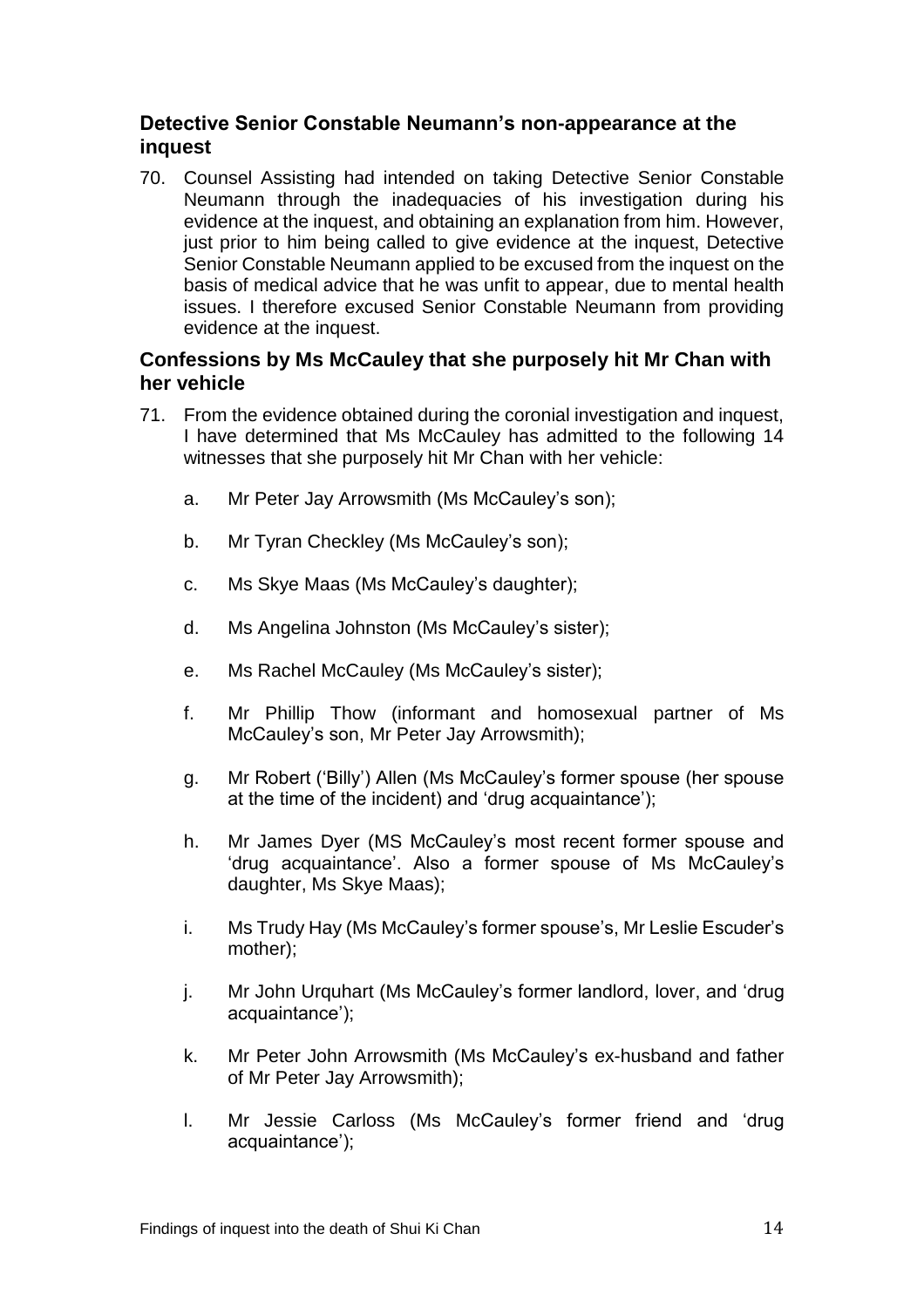- m. Ms Sarah Ann-Margaret Lees (Mr Jessie Carloss' spouse, and former friend and 'drug acquaintance' of Ms McCauley); and
- n. Mr Graham Johansen (Ms McCauley's former friend and 'drug acquaintance').
- 72. The version of events given by McCauley to the 14 witnesses varied slightly, but the common theme was that she:
	- a. Was on drugs (or 'the white stuff' as she referred to it) at the time;
	- b. Was initially trying to get around the cyclist;
	- c. Blared her horn at him;
	- d. Observed Mr Chan do the finger to her (and he may have called her names);
	- e. Didn't like Asians (or "tomato thieves" as she referred to them);
	- f. Turned her vehicle around after she had passed Mr Chan on his bicycle and then purposely hit him with her vehicle; and
	- g. Then reversed over him again to make sure he was dead.
- 73. Ms McCauley threatened both Mr Thow and Mr Allen separately that if they told the police that she hit the cyclist, she would tell the police that they were driving.
- 74. There is no evidence that either Mr Thow nor Mr Allen was with Ms McCauley as a passenger, or a driver, at the time of the incident.

#### **Later attempts by Ms McCauley to retract her confessions**

- 75. Ms McCauley attempted to retract her confessions to her children that she hit the cyclist when she realised that they may have thought less of her, and/or that they were considering reporting her to the police.
- 76. Ms McCauley also attempted to retract her confessions from a number of other witnesses when she realised that the police were 'onto her' and that an inquest was going to be held.
- 77. She claims that she retracted her confessions from all witnesses quickly after her initial confessions, but this does not appear to have been the case. The oral evidence from Ms McCauley's sister, Ms Rachel McCauley, whom she was very close with, and the phone intercepts of their conversations, are compelling in this regard.
- 78. Ms McCauley claims that her confessions were untrue. She stated that she 'made up' the entire story based on hearing about the incident in the media. She explained that the reason she made up the story was to scare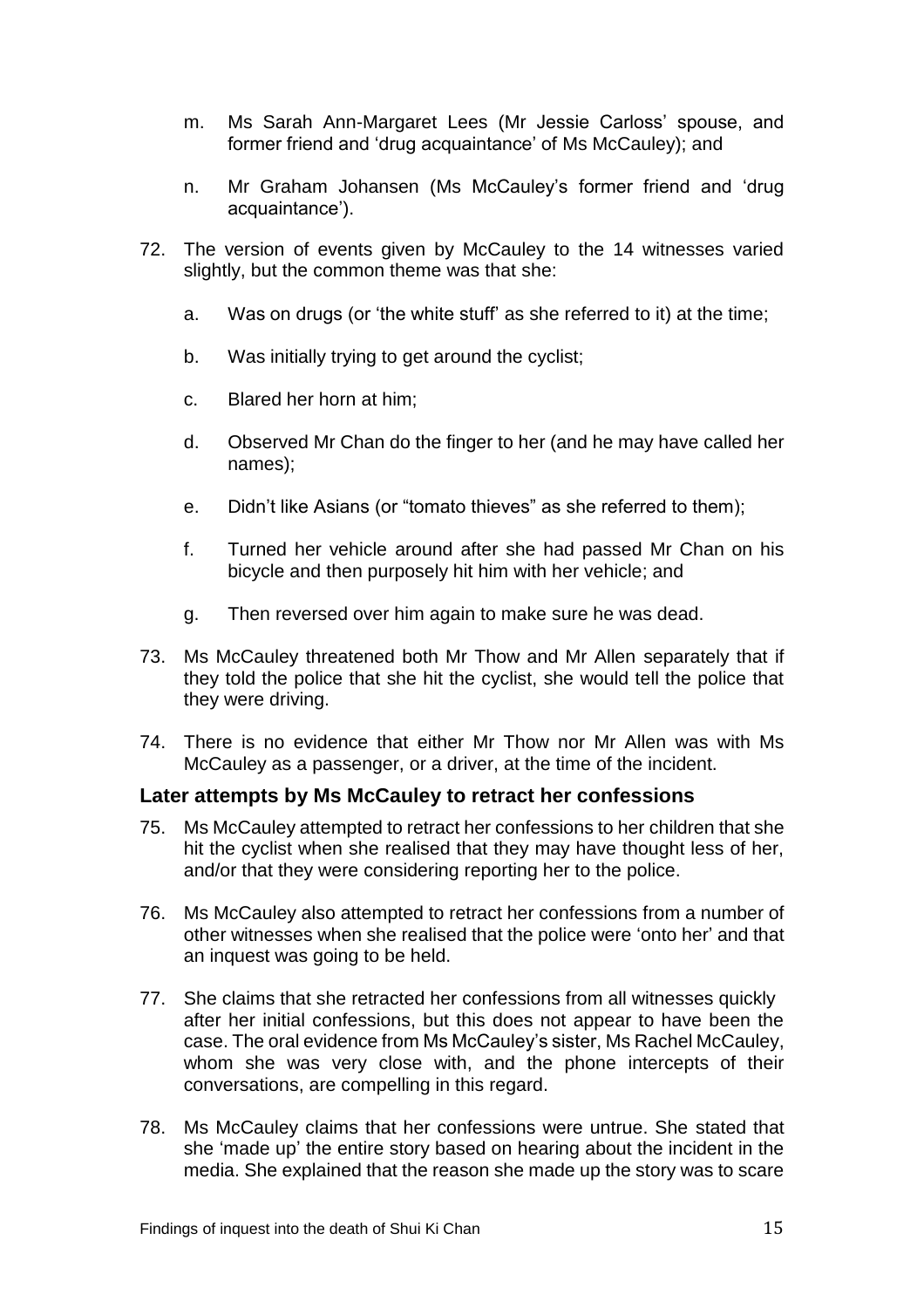away Mr Phillip Thow from having a sexual relationship with her son, Peter. She claimed that she only told people who were in some way connected with Mr Thow, so that Mr Thow would take the story seriously and so that he would leave her son alone.

- 79. The inquest confirmed that Mr Thow did in fact have a consensual sexual relationship with Ms McCauley's then 15 year old son, Peter. Both Mr Thow and Mr Arrowsmith admitted to this and Ms McCauley was aware of it.
- 80. However, in my view, Ms McCauley's actions were inconsistent with someone who was genuinely concerned about Mr Thow having a sexual relationship with her under age son. It is clear that Ms McCauley was heavily addicted to drugs and would do anything to get her next 'hit'. There are a series of text messages from her mobile phone, which illustrate that rather than trying to 'scare' Mr Thow away during the relevant period, Ms McCauley was in fact using her son as 'bait' to 'lure' Mr Thow in to spend time with her son so that she could get money, drugs, cigarettes, food and transport from Mr Thow in return.
- 81. This was in circumstances where it appears that Mr Thow had already been 'scared off' due to an altercation he was involved in with Ms McCauley's other son, Tyran. Mr Thow had already moved residences and was about to move back to Tasmania. Ms McCauley was aware of this. There was therefore no need for her to make up such a story, in order to have the desired effect.
- 82. Ms McCauley also confessed her involvement in the incident to people who had no connection whatsoever with Mr Thow, including her two sisters and Ms Trudy Hay. Those people had never met Mr Thow and were unlikely to ever speak with him or meet him.
- 83. In my view, the reasons given by Ms McCauley for 'making up' the story that she had hit Mr Chan with her vehicle do not stack up. Her confessions that she hit the cyclist are therefore likely to be true.

#### **Other relevant information in relation to Ms McCauley's conduct**

- 84. Other relevant points to note are that:
	- a. Ms McCauley claimed that she never drove alone, or at all, because she was too anxious behind the wheel. However, a number of witnesses stated that they had seen her drive and that she had driven on her own in the past;
	- b. Ms McCauley admitted to not having her usual feelings of anxiousness when using 'speed' or 'ice' and she admitted to taking speed or ice around the time of the incident. Therefore, it is likely that even if she was usually too anxious to drive on her own, she would not have been experiencing these inhibitions at the time in question;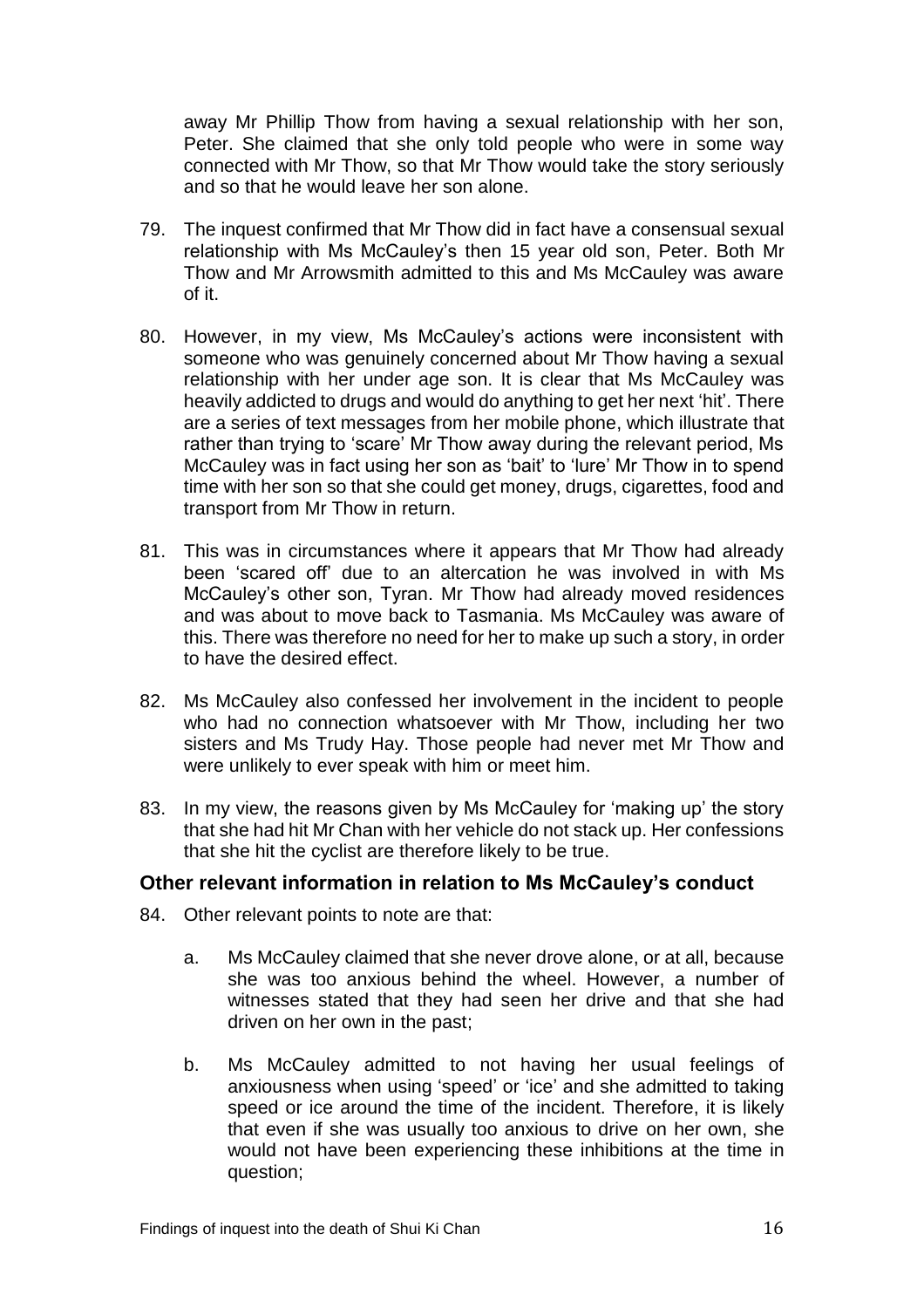- c. There are a series of financial transactions and text messages, which place Ms McCauley in the vicinity of the incident around the date of the incident;
- d. Ms McCauley appears to have signed a 'Power of Attorney' of sorts after the incident. She listed Mr Robert Dawson as attorney and she indicated that she wanted to ensure that her son was going to be looked after, because she had done a "very bad thing" and was "going away to prison for a long time";
- e. When the police first attempted to question Ms McCauley about this incident, she had been 'tipped off' by Mr Thow that they were coming to speak with her about the alleged 'hit and run'. She hid from the police and when they found her hiding in a cupboard at her residence, she immediately confessed to another, much less serious crime, in order to deflect attention. Ms McCauley confessed to being a driver in a robbery in circumstances where she knew that the matter had already been finalised by the court, and there was no prospect that she could have been implicated in that crime. The police did not prompt Ms McCauley with any questions about the robbery. It subsequently turns out that another person was the likely driver during the robbery and that Ms McCauley was merely a passenger;
- f. After being questioned by police, Ms McCauley fled for a period of time, before returning. She then appears to have attempted to reignite relationships with former spouses living in the Northern Territory and South Australia, under the mistaken belief that she could somehow avoid the jurisdiction of the Queensland police by moving interstate;
- g. On the second day of the inquest, after being placed under pressure during cross examination by Counsel Assisting the afternoon before, and after being given clear direction that she was to return to court the following day, Ms McCauley failed to appear. This resulted in me having to issue a warrant for her arrest, before she returned to court. Ms McCauley claimed that she was not aware that she needed to return to court the next day. For the duration of her remaining evidence in court, she claimed that she was unwell and regularly left the witness box, with my permission, to go to the bathroom; and
- h. Ms McCauley provided several conflicting versions of events and explanations during her oral evidence. It became clear that she was a dishonest witness.

#### **Conclusion**

85. It is my view that, on the balance of probabilities, Ms McCauley was driving the vehicle that hit Mr Chan on 22 August 2012 and she is likely to have collided with him on purpose. Her failure to render first aid, phone